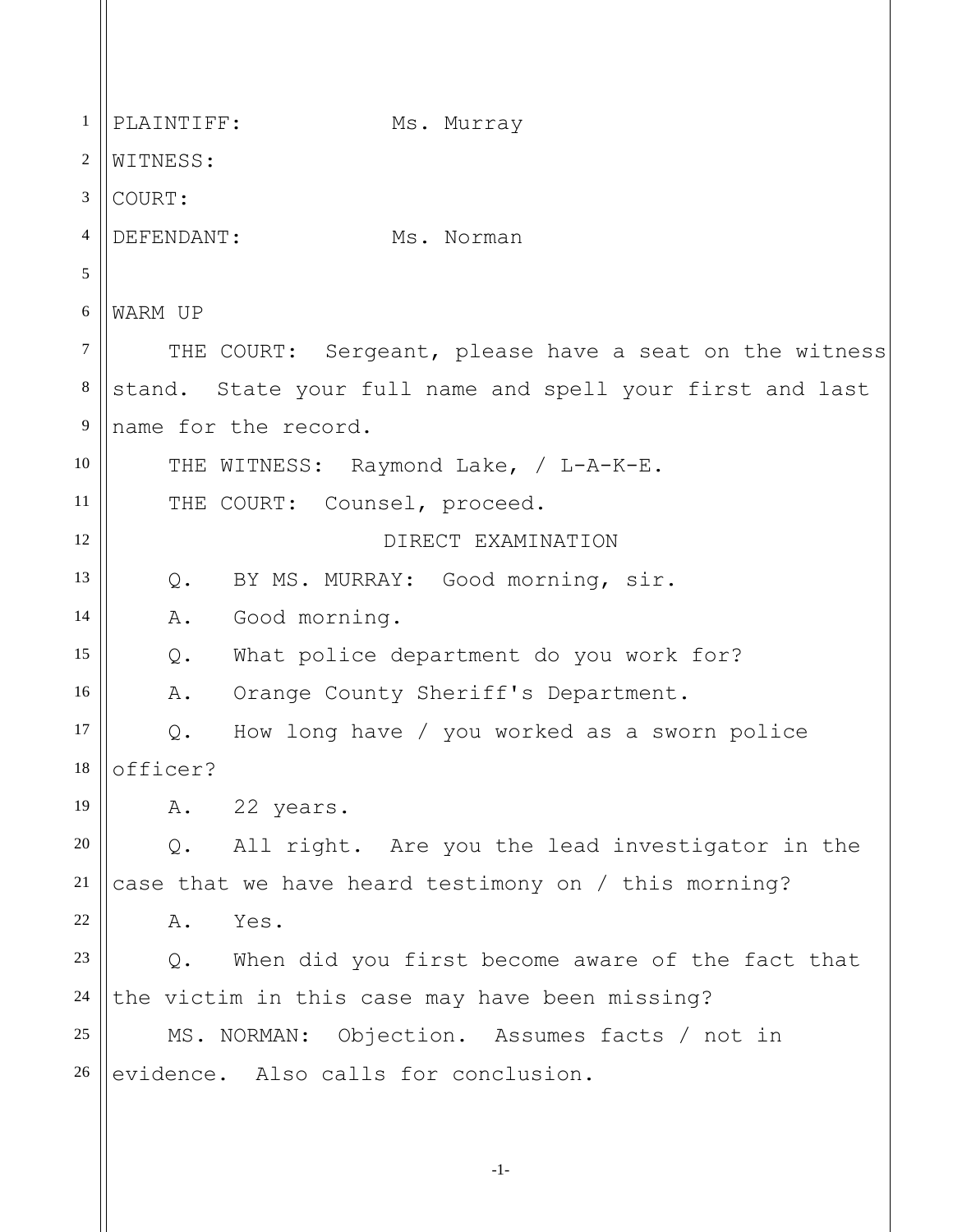1 2 3 4 5 6 7 8 9 10 11 12 13 14 15 16 17 18 19 20 21 22 23 24 25 26 THE COURT: Any comment, Ms. Murray? MS. MURRAY: I will re-ask the question. THE COURT: Okay. Q. BY MS. MURRAY: What unit are you assigned to? A. I am / now assigned to the jail. Prior to that, I had been assigned to the homicide detail for five years. Q. Did you become aware of a / missing person by the name of David Olson? MS. NORMAN: Assumes facts not in evidence. THE COURT: Well, I think it is foundational. Overruled. THE WITNESS: Yes, I did. Q. BY MS. MURRAY: All right. / How is it you became aware of that? A. My partner had received a series of phone calls about a person by the name of David  $*/$  Olson, who was reported as a missing person in April of 2010. MS. NORMAN: Your Honor, at this point in time, let me object. There / are two levels of hearsay that we have got going at this point in time. Someone reported something to his partner and then his partner / talked with Sergeant Lake. So I object to all of those statements. THE COURT: On the grounds of double hearsay? MS. NORMAN: Double hearsay grounds. MS. MURRAY: Your Honor, this is / not offered for the truth. This is 100 percent foundational to show the

-2-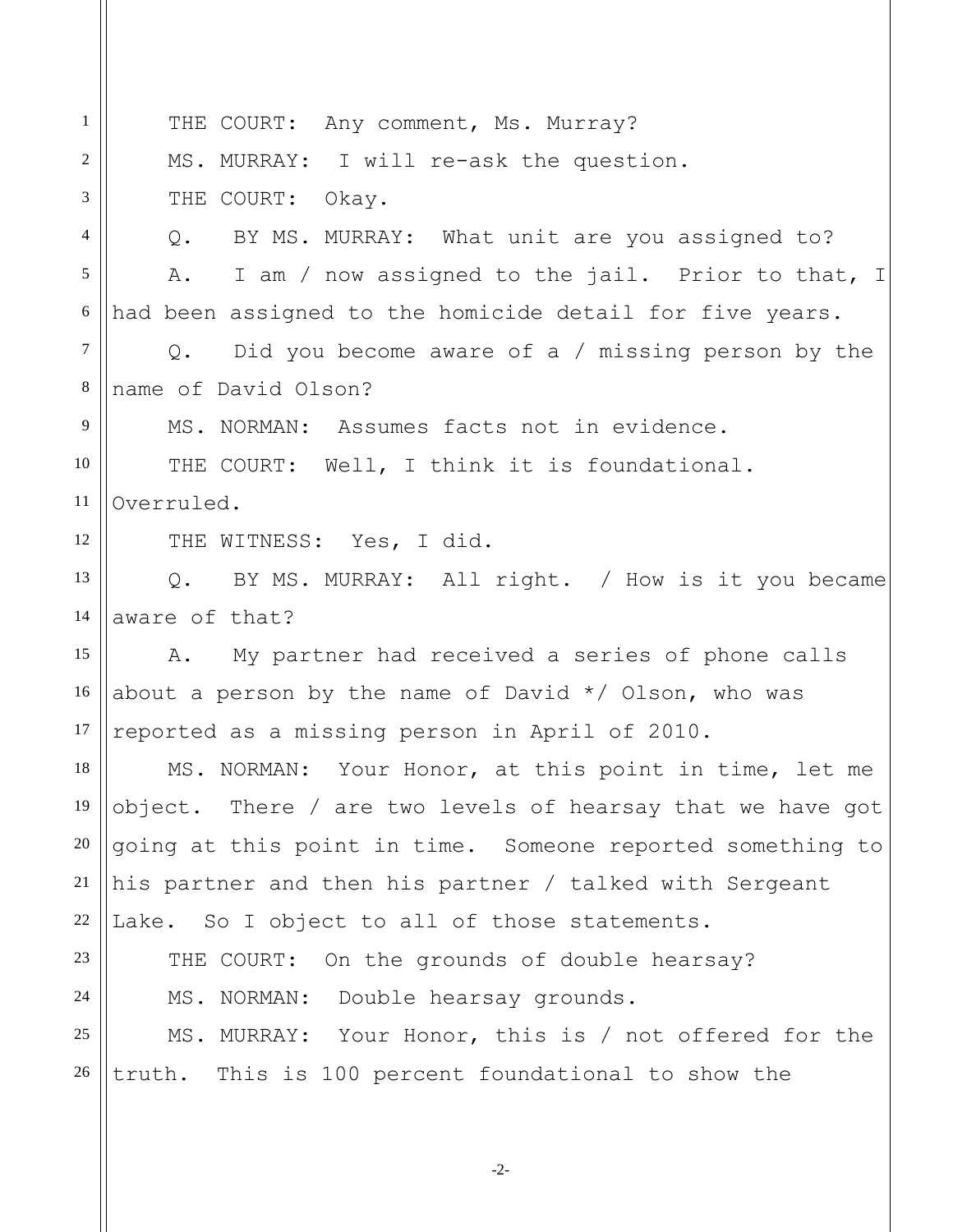| $\mathbf{1}$    | background of the investigation and nothing more.             |
|-----------------|---------------------------------------------------------------|
| 2               | MS. NORMAN: I am objecting on / relevance grounds.            |
| 3               | THE COURT: Well, it would be relevant if it is not            |
| $\overline{4}$  | being offered for the truth. All right. Overruled.            |
| 5               | MS. MURRAY: Thank you, your Honor.                            |
| 6               | THE COURT: Please proceed. /                                  |
| 7               | BY MS. MURRAY: You had a meeting with Laguna<br>$Q_{\bullet}$ |
| $8\phantom{.0}$ | Beach police officers and you became aware of a missing       |
| 9               | persons case they were investigating?                         |
| 10              | Correct.<br>Α.                                                |
| 11              | Q. What I would / like you to do is take us through           |
| 12              | what you did when you first got the case.                     |
| 13              | All right. That was in the middle of / August of<br>Α.        |
| 14              | 2010. Myself and my partner, along with our crime scene       |
| 15              | people, went to an office complex to conduct a full search.   |
| 16              | $\star/$                                                      |
| 17              |                                                               |
| 18              | **END OF WARM UP**                                            |
| 19              |                                                               |
| 20              |                                                               |
| 21              |                                                               |
| 22              |                                                               |
| 23              |                                                               |
| 24              |                                                               |
| 25              |                                                               |
| 26              |                                                               |
|                 |                                                               |
|                 |                                                               |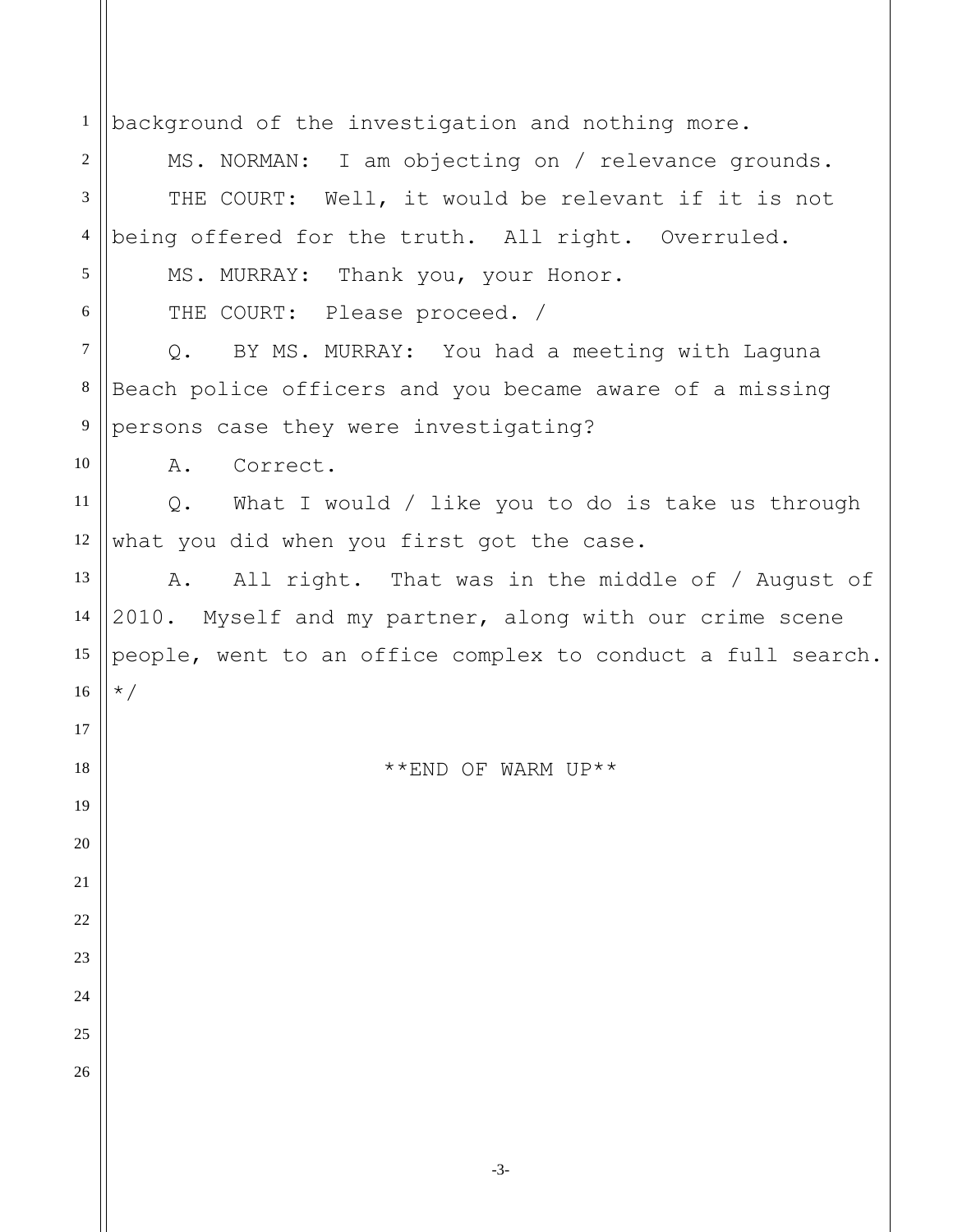1 2 3 4 5 6 7 8 9 10 11 12 13 14 15 16 17 18 19 20 21 22 23 24 25 26 EXAM Q. BY MS. MURRAY: Okay. Where was that? A. That was in Laguna Beach. Q. What, if anything, did you see when you got to the office and why did you / go to that particular office? A. We had gone to that office because that was the office complex where the victim had been working when he / was last seen or heard from. Q. Okay. And what was the business that had been located there previously? A. It was a business called Coupon Market. / Q. Now, when you interviewed the defendant, did that take place at the office? A. No. When I first met him, it was at headquarters, in an / interview room. Q. And was that on August 28th, 2010? A. Yes. It was Sunday. Q. Was that immediately after Mr. Flynn had been arrested at / L.A.X.? A. Yes. Q. As far as the start of that interview, was Mr. Flynn handcuffed at that time? A. My recollection is, yes, he was / handcuffed. Q. Were any threats made to Mr. Flynn prior to your conversation with him? A. None whatsoever.

-4-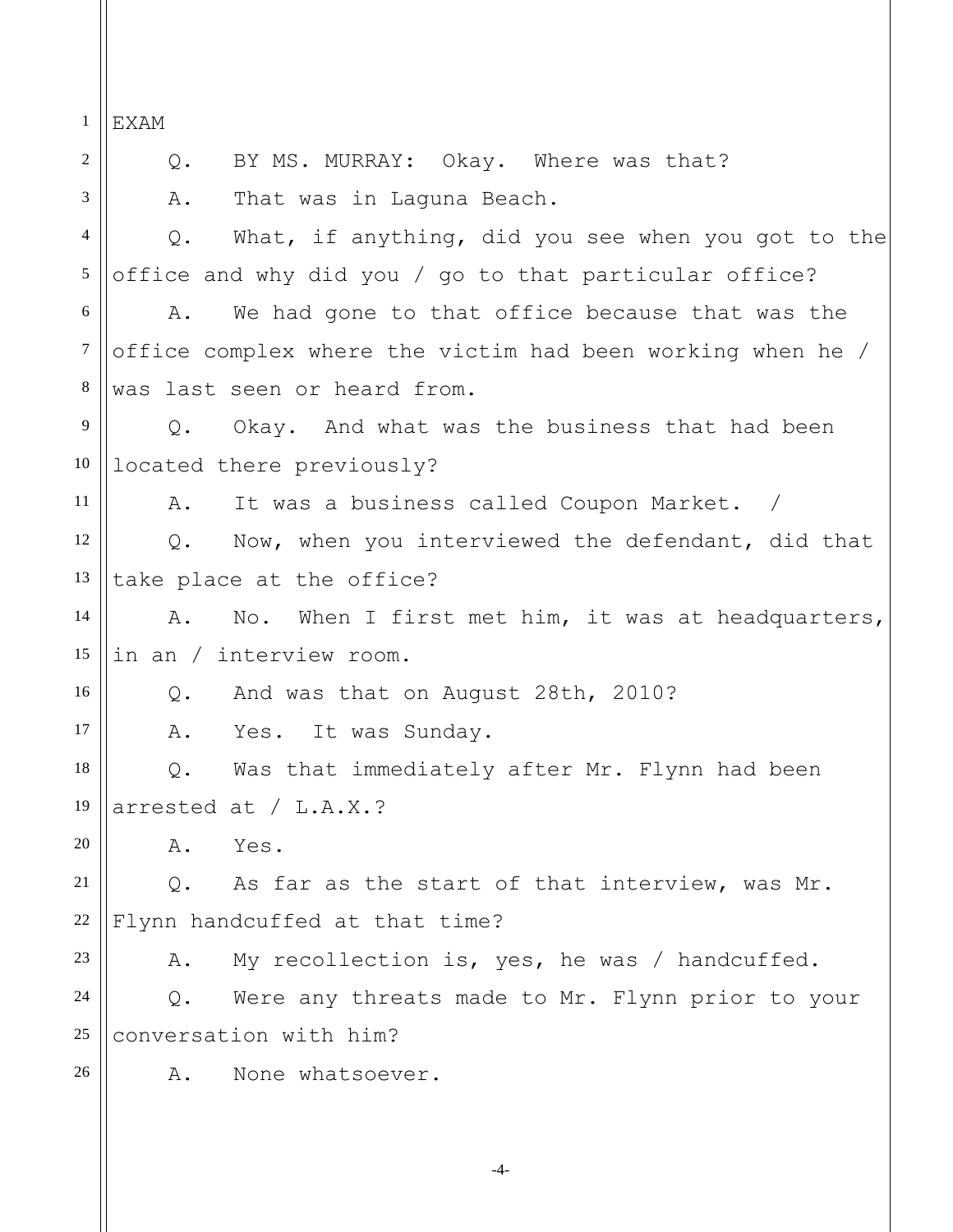1 2 3 4 5 6 7 8 9 10 11 12 13 14 15 16 17 18 19 20 21 22 23 24 25 26 Q. Did you have a firearm with you at the / time? A. I did, but normally I wear a shirt over my gun when I am working plainclothes. Q. Were you also with your partner at that \*/ time? A. Yes. Q. Tell us what the discussion was you had with Mr. Flynn. A. We began a discussion with him to get background about Mr. Flynn / and the business. Q. What did he tell you about the business? A. He currently had several businesses he was involved in. We asked him about his / past dealings with our missing person. Q. Did you ask him what his relationship to the victim was? MS. NORMAN: Objection. Lack of foundation. Assumes facts not in / evidence. THE COURT: No. Overruled. You may answer. THE WITNESS: Yes. He said they had been business partners for about the last ten years. Q. BY MS. MURRAY: What kind of business did / they have together? A. I believe it would fall into the category of advertising. Q. Did you ask Mr. Flynn about the financial aspects of that business, / how much money they had both made and

-5-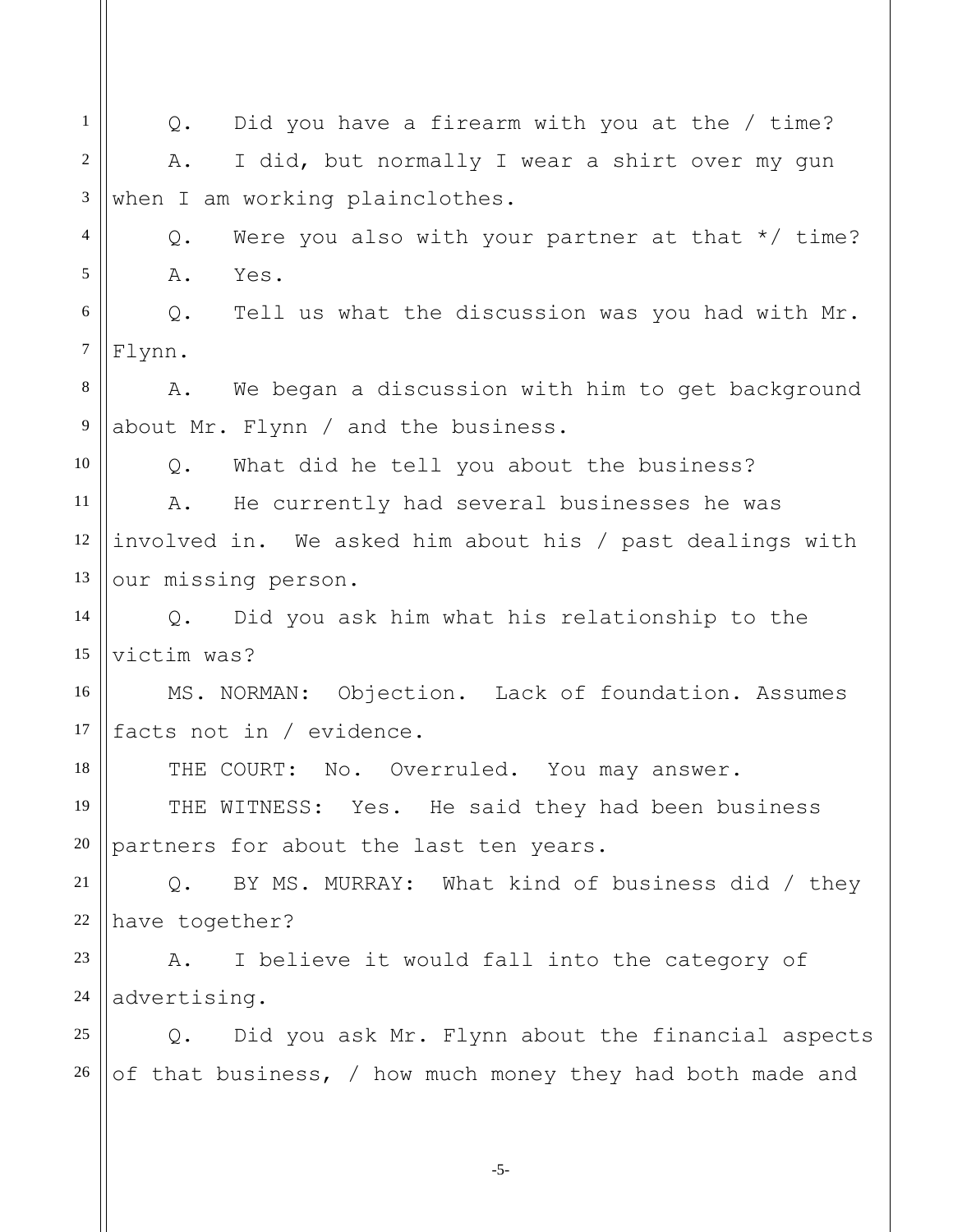things of that nature? A. Yes. Q. What did Mr. Flynn tell you about that? A. The business had been / pretty lucrative and it had made them both quite a bit of money through the years. Q. All right. Specifically, for the last year, how much / did Mr. Flynn tell you the company had made? A. The defendant said that in 2009, the business had made approximately \$4,000,000. \*/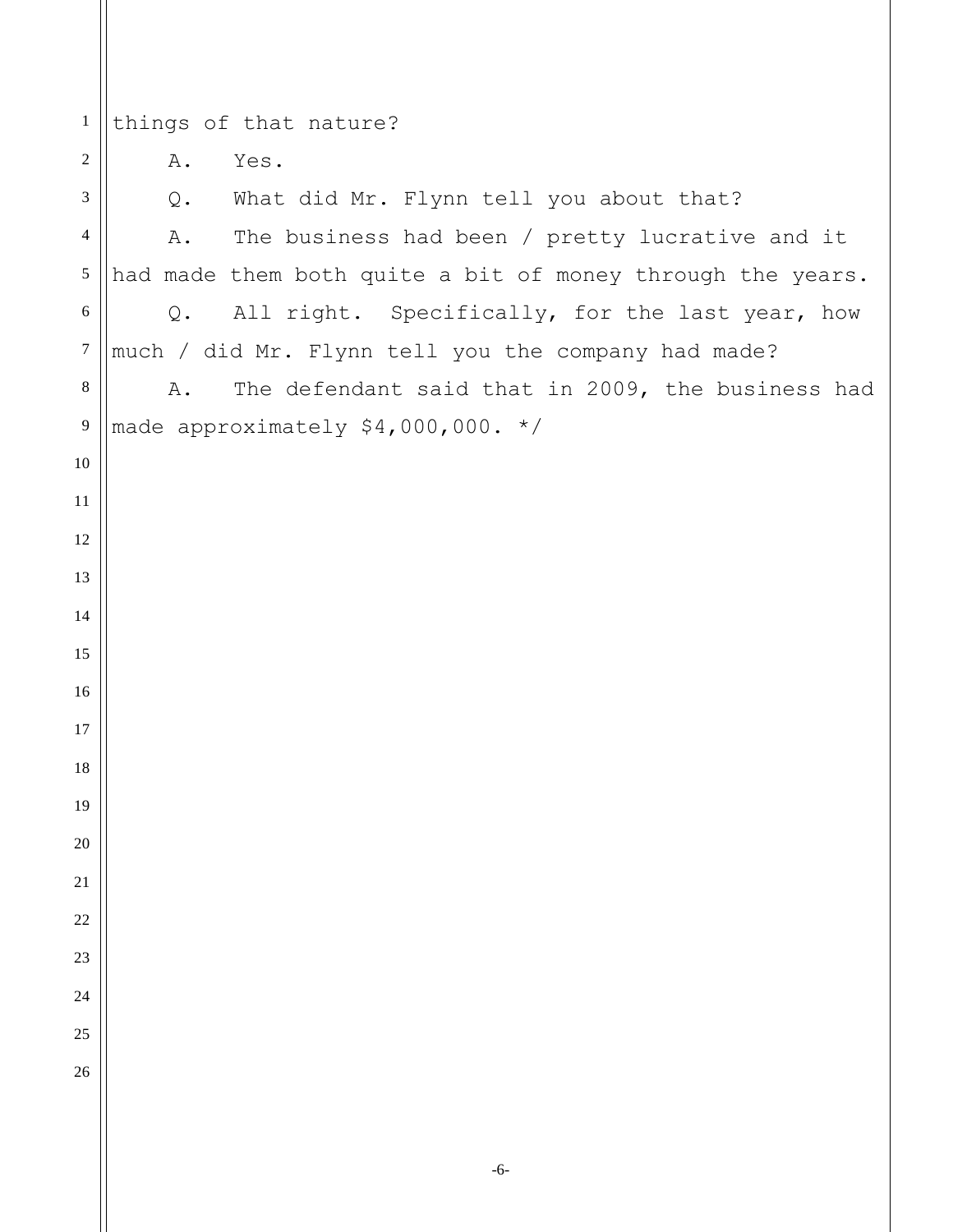1 START TYPING

26

2 3 Q. BY MS. MURRAY: Did Mr. Flynn tell you who owned this business?

4 5 A. Yes. He said that he and Mr. Olson were both partners in the business.

6 7 8 9 Q. According to / Mr. Flynn, they made \$4,000,000 the last year. What else did he tell you about the nature of the business leading up to / the disappearance of Mr. Olson?

10 11 12 13 A. He did mention that the business was working on some software, and he said there was a lawsuit against the / business and a pending criminal action against Mr. Olson.

14 15 16 Q. What else, if anything, did he tell you about his dealings with Mr. Olson in the / weeks and days leading up to the disappearance of Mr. Olson?

17 18 19 20 21 MS. NORMAN: Your Honor, I think I need to make a record before we go on. / I am still objecting on Miranda at this point in time. There is no foundation under Miranda for this interrogation to take place at this / time.

22 23 THE COURT: Counsel, the last witness already testified with respect to the Miranda advisement.

24 25 MS. NORMAN: All we know is they read from some kind of card.

THE COURT: No. / I think it was clear from the

-7-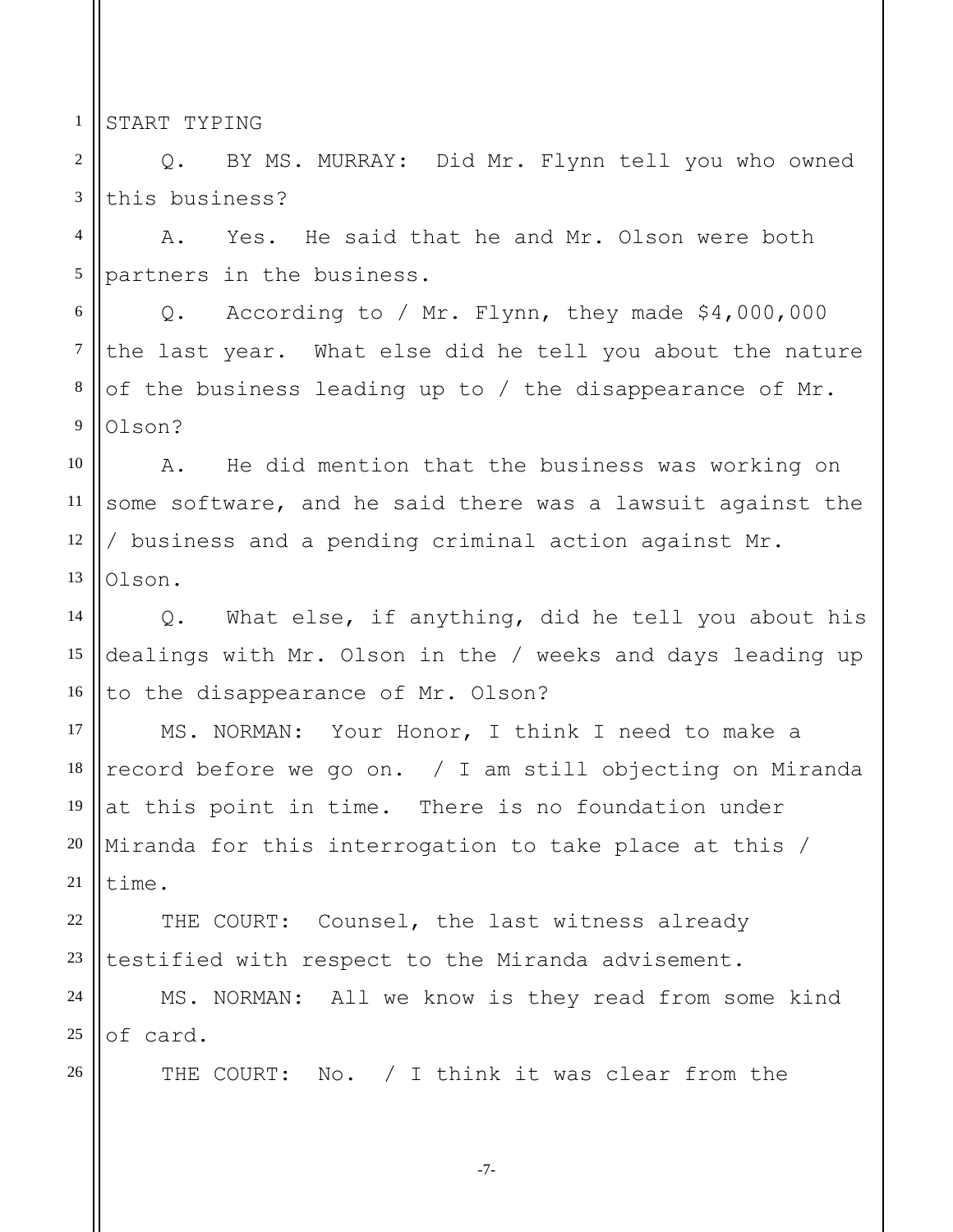1 witness what happened. Overruled.

2 3 MS. MURRAY: I can just ask a couple questions to clear it up.

THE COURT: Proceed with your \*/ next question.

5 6 7 Q. BY MS. MURRAY: What did Mr. Flynn tell you about the nature of his relationship with Mr. Olson and the business in the weeks leading up / to early June?

8 9 10 A. He mentioned that they had been in talks concerning a buyout of the business. Mr. Flynn was going to buy Mr. Olson / out of the business.

11 12 MS. NORMAN: Let me make sure I have my Miranda objection on the record, your Honor.

13 14 THE COURT: I thought your agreement was to address / it after the recess.

MS. NORMAN: Yes.

4

15

16

17

21

THE COURT: It is under submission, then.

MS. NORMAN: Thank you, your Honor.

18 19 20 Q. BY MS. MURRAY: All right. Now, did Mr. Flynn describe an event to you / where he had to clean up Mr. Olson's office for some reason?

A. Correct.

22 23 Q. Okay. What, if anything, did he disclose about that?

24 25 26 A. He explained that / Mr. Olson had made a big mess in the office with several wine bottles. There was broken glass and debris all over the furniture.

-8-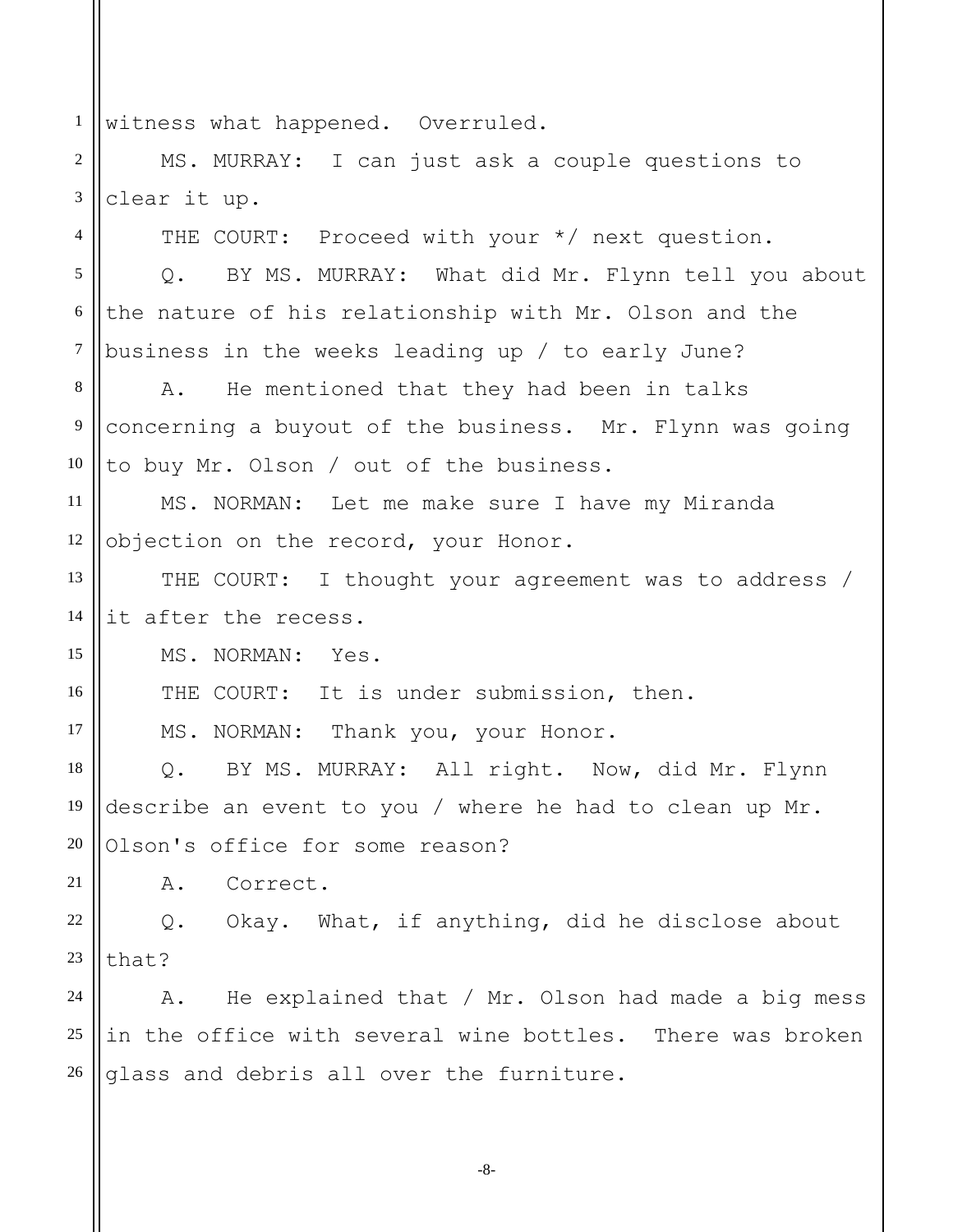1 2 3 4 5 6 7 8 9 10 11 12 13 14 15 16 17 18 19 20 21 22 23 24 25 26 Q. Did / he disclose when that actually happened? A. He said that had occurred late in the afternoon or early evening of June 3rd, 2010. Q. Did / he give you any more detail on the mess in the office? A. He told us his partner really wanted to hire a cleaning crew to \*/ come in and clean the whole place and then have the business pay for that. Q. All right. A. But the defendant argued that it was not / a business expense. He demanded Mr. Olson to either personally clean it or personally pay to have it cleaned up. Q. What did Mr. Flynn tell / you happened next in the time line? A. Basically, that there was some discussions and it was agreed that Mr. Flynn would also give Mr. Olson / \$150,000 up-front. I think it was going to be a mixture of gold coins and also cash. Q. Anything else? A. Yes. Mr. Olson / would then leave the business, and the defendant would buy him out at the price of somewhere around \$800,000. Q. All right. What / was the defendant's next contact with Mr. Olson, if any? A. The defendant told us they came to this agreement

-9-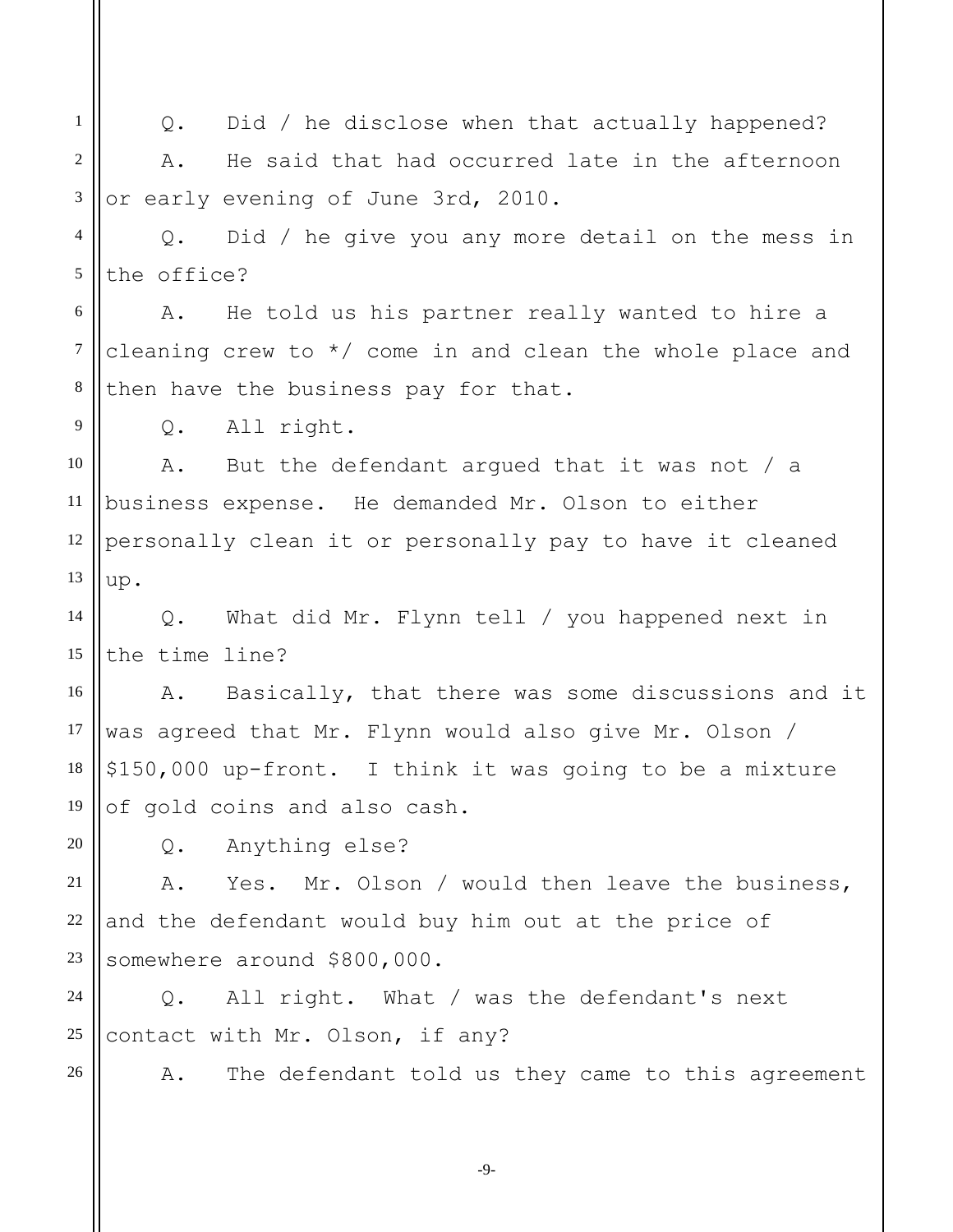1 2 and everything was settled. He said / Mr. Olson had said that he was going to take off and explore the world.

3 4 Q. Specifically, did Mr. Flynn tell you who Mr. Olson was / going to explore the world with?

5 6 7 A. I don't think at that point in time there was anybody specifically mentioned by name, no. It was that \*/ he was just going to explore the world and go surfing.

8 9 10 11 Q. At this point in the interview he admitted to you that they had agreed / to this buyout of Mr. Olson's interest in the company and that he thereafter went surfing around the world?

12 13 A. Correct. And that they were in / contact with each other for several months after that.

14 15 Q. All right. After you got the background story, what happened next in the interview with him? /

16 17 18 19 A. Well, this was a pretty long interview. Eventually, I began to confront the defendant about the fact that those stains and the mess in the / office was, in fact, blood belonging to his partner.

20 21 Q. When you confronted Mr. Flynn with that, what did he say to you?

22 23 24 A. There was denial / about having had a fight or anything like that. And then Mr. Flynn did ask for an attorney.

Q. Did you end the interview at that / time? A. Yes, I did.

25

26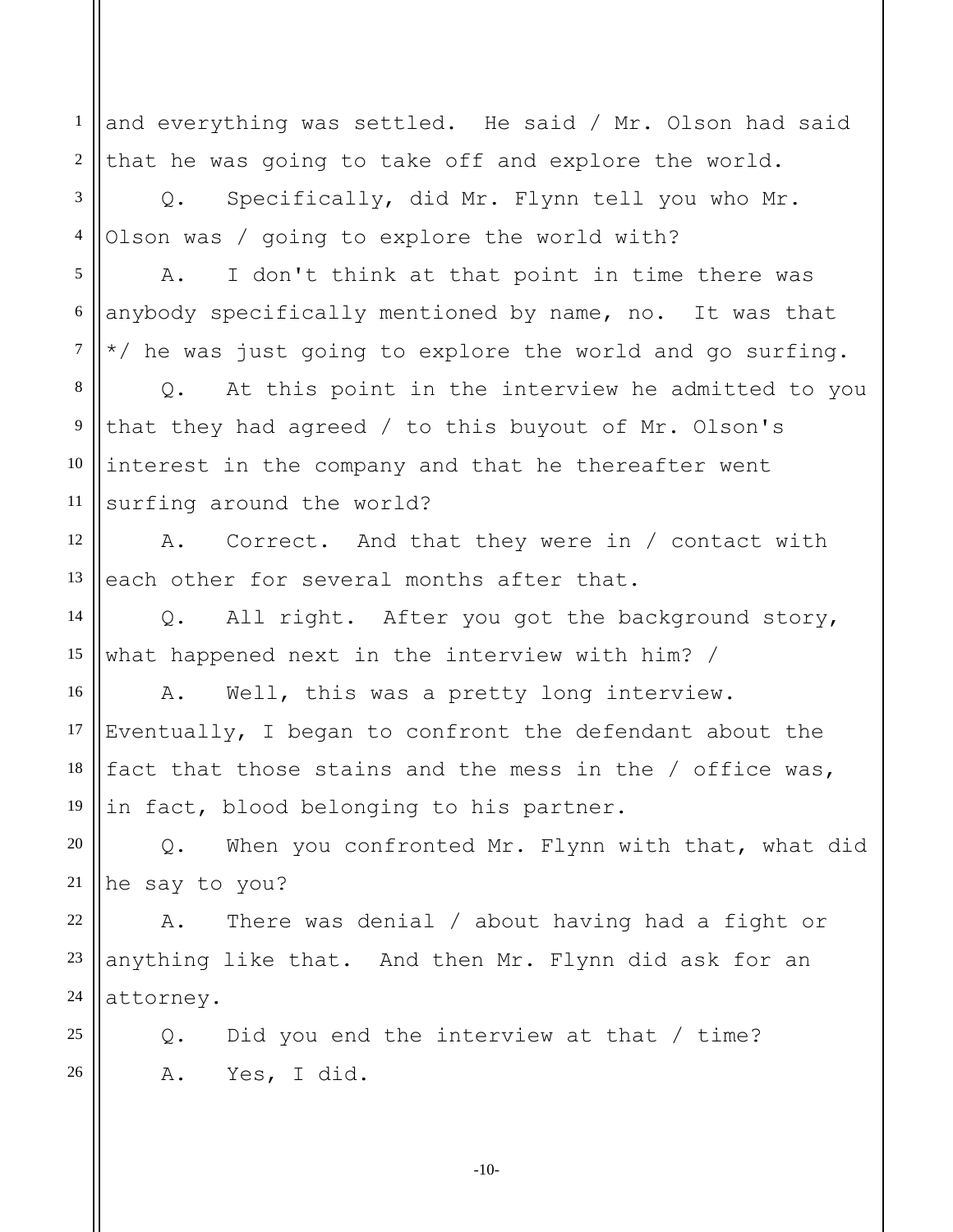1 2 3 4 5 6 7 8 Q. And how long had the interview taken up to that point? A. I am not sure. Several hours. MS. NORMAN: Objection. Speculation. Move to / strike. THE COURT: No. Overruled. Q. BY MS. MURRAY: Now, the interview has been terminated. You leave the room. What happened next?

9 10 11 A. An investigator who was in the holding cell with \*/ Mr. Flynn contacted me and told me that Mr. Flynn had asked to speak to me again.

12 13 Q. When you went back in again to address / Mr. Flynn, can you tell us how that conversation played out?

 $A.$  Well, I --

14

15

16

17

26

Q. Let me stop you. I am sorry.

Was this second meeting you / had recorded?

A. Yes, it was.

18 19 Q. Okay. There has been a transcript prepared of that; is that right?

20 A. Yes.

21 Q. That's been discovered to the defense?

22 A. Yes. /

23 24 25 MS. NORMAN: Your Honor, let me register an objection at this point. Further objection regarding Miranda and voluntariness, your Honor.

I will submit it on that.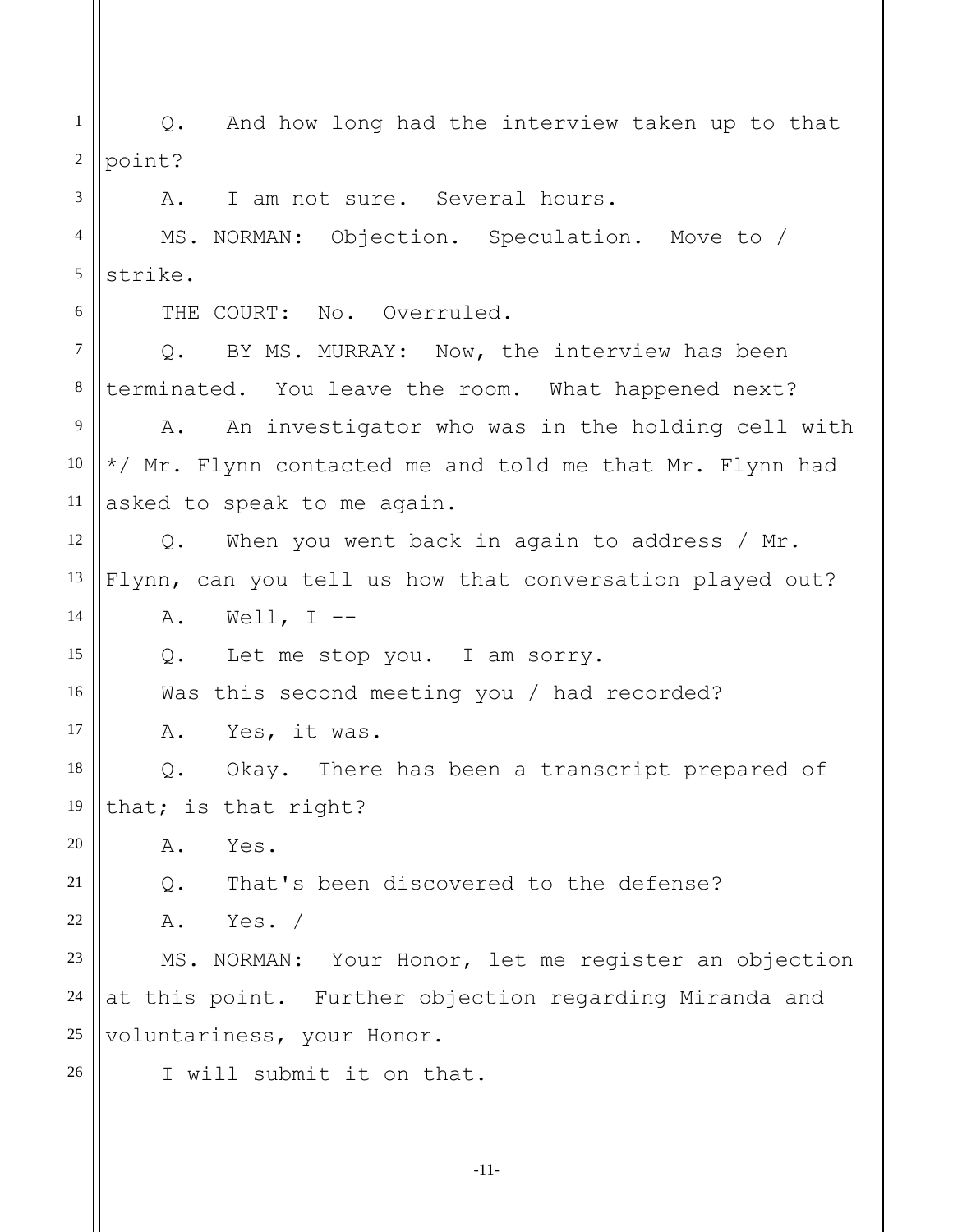1 2 3 4 5 6 7 8 9 10 11 12 13 14 15 16 17 18 19 20 21 22 23 24 25 26 THE COURT: All / right. Overruled. Q. BY MS. MURRAY: How did this conversation differ from that first one? What did he tell you? A. We went over everything again, and the defendant told / us about how dirty and smelly the office was. He confronted Mr. Olson, and then it became physical. Q. Briefly, what did Mr. Flynn tell you / happened next? A. That it became heated and physical. I believe his words were things like hitting each other, pushing and shoving. He said our victim / had fallen, hit his head on the corner of the desk and began to bleed a lot. Q. And what did he say happened then? A. He \*/ didn't think he was dead, but he wasn't moving very much. He just left the office. Q. And he left Mr. Olson where? A. Laying on the / floor and barely moving. Q. Did he tell you about someone known to him as Johnny Vegas? MS. NORMAN: Objection. Leading. No foundation. THE COURT: Sustained. Q. BY MS. MURRAY: What did the defendant / say happened next? A. He admitted he bought a prepaid phone and made a call to a friend in Vegas and told him he needed a / garbage disposal. Basically, getting rid of the body.

-12-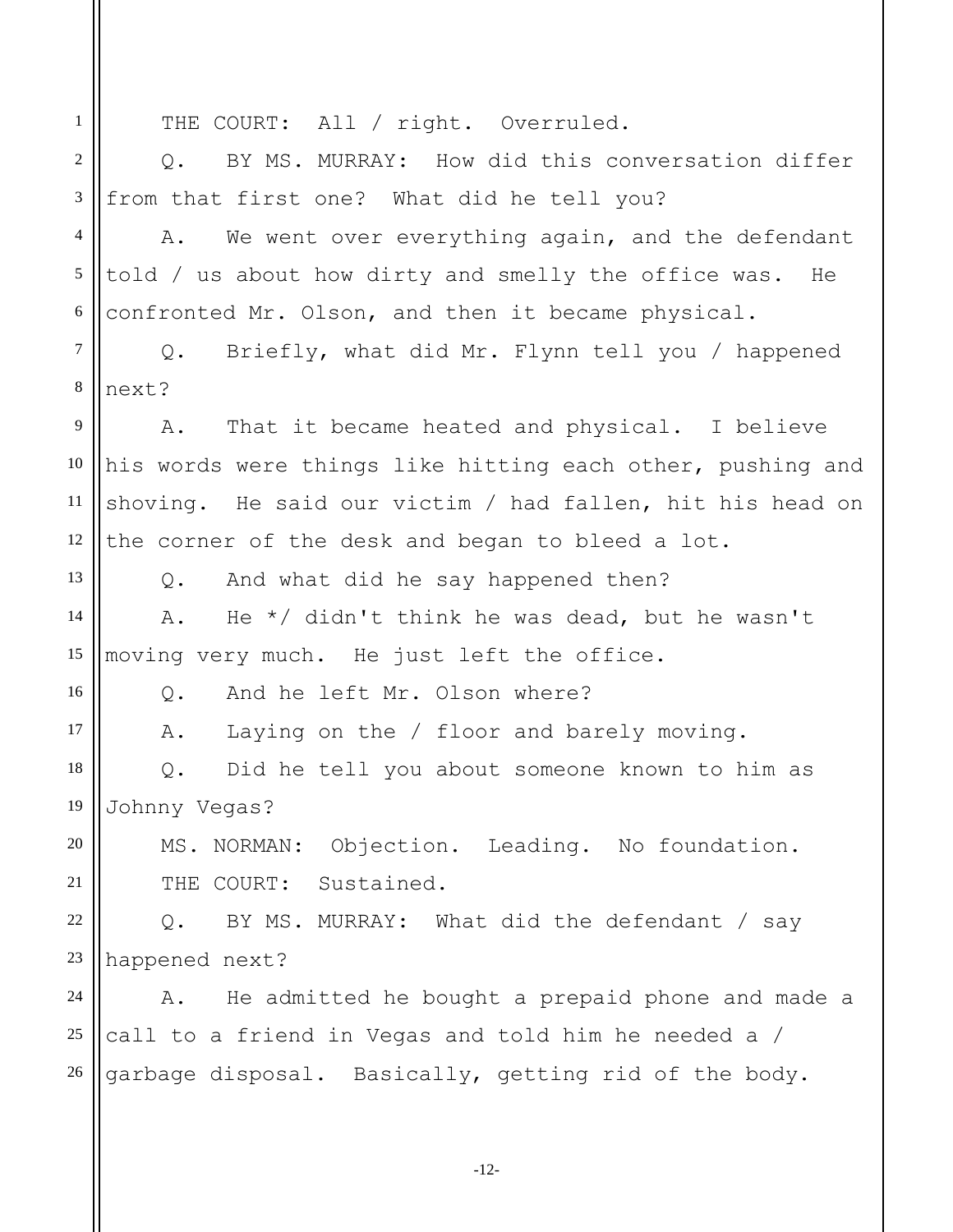1 2 3 4 5 6 7 8 9 10 11 12 13 14 15 16 17 18 19 20 21 22 23 24 25 26 Q. Okay. And who did he say he contacted? A. A person he knew in Las Vegas. He called / him Johnny Vegas. We later identified him as Johnny Cooper. Q. Now, what did Mr. Flynn tell you transpired next in this conversation with Mr. Cooper? / A. He asked him for some help in a garbage disposal, getting rid of something. Mr. Cooper told him not to contact him again and that / someone would call with further directions. Q. And what did Mr. Flynn tell you happened next? A. That he was contacted by an unknown male and was / told what to do, where to be, and how much money. MS. NORMAN: Objection. Hearsay. THE COURT: Well, is this offered for the truth? MS. MURRAY: It is offered for the \*/ effect on the listener. THE COURT: Overruled. The answer stands. Q. BY MS. MURRAY: Had you finished your answer? A. No. The defendant was to leave the door unlocked and was to / leave the car keys on the desk in the office with \$15,000. He was told if he did that, then all the trash / would be taken out. Q. Now, during the course of your investigation, you said Johnny Vegas was identified as Mr. Cooper? A. Yes. Q. Did you conduct an / interview of him regarding

-13-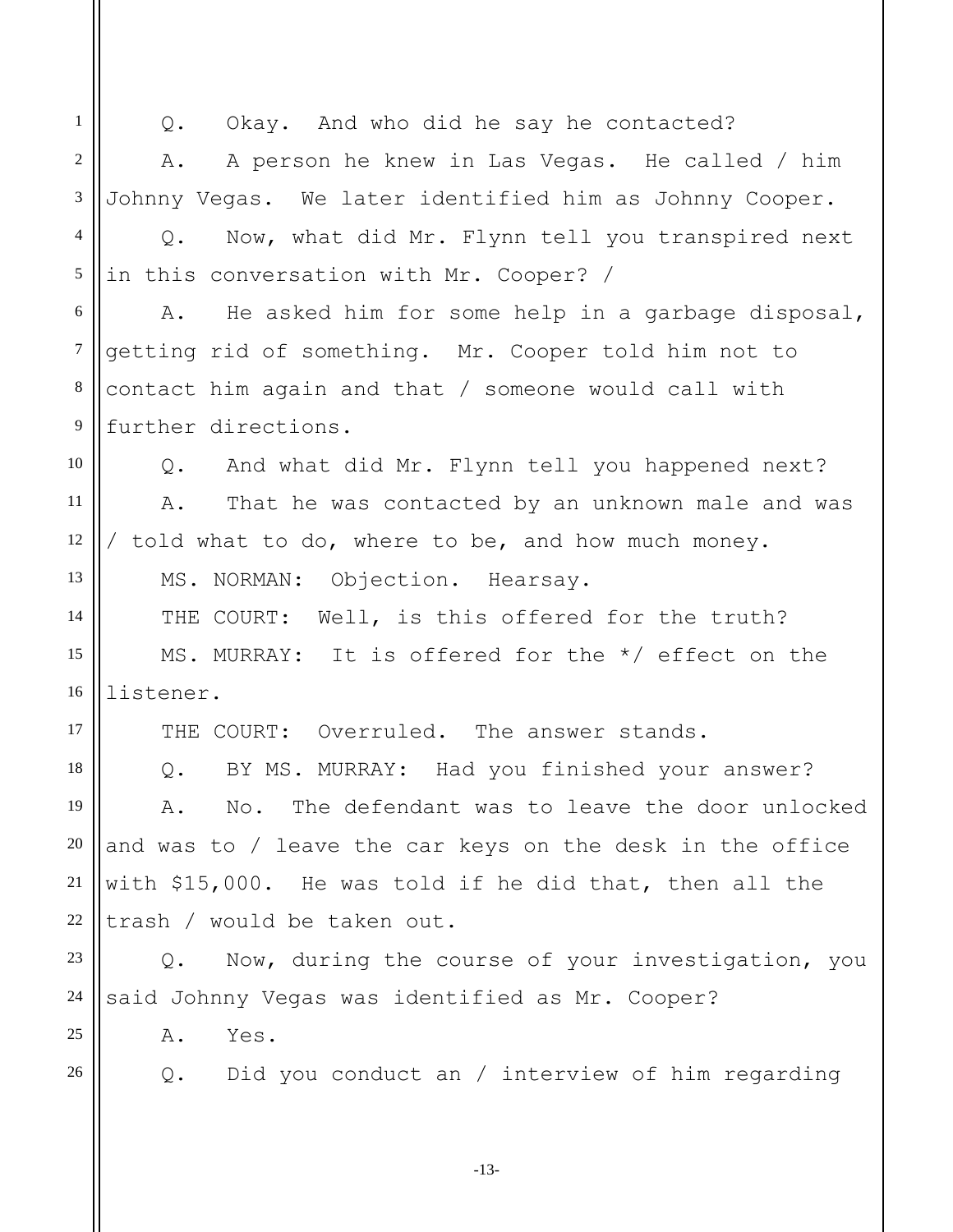1 2 Mr. Flynn's statements about getting rid of Mr. Olson's body?

A. I did.

3

17

18

19

23

26

4 5 6 Q. And what did he then say to you about / that? A. Well, he denied ever talking to him or getting a phone call like that from Mr. Flynn.

7 8 9 Q. Now, the photos we have had marked / showing the bloodstains both in the office and the car, did you discuss those with the defendant?

10 11 12 A. Not at that time. I had a personal / emergency and had to leave that afternoon. My partner discussed those with the defendant.

13 14 15 16 MS. MURRAY: Nothing further at this time. THE COURT: Thank you. Cross. MS. NORMAN: Yes, your Honor. / Thank you. THE COURT: Proceed.

CROSS-EXAMINATION

Q. BY MS. NORMAN: Good morning.

A. Yes. Hello.

20 21 22 Q. Detective, you first saw Mr. Flynn on August 28th, at the Orange County Sheriff's Department; is that correct? \*/

A. Yes, ma'am.

24 25 Q. And were you there waiting at the point in time when they arrived bringing him from L.A.X.?

A. Yes.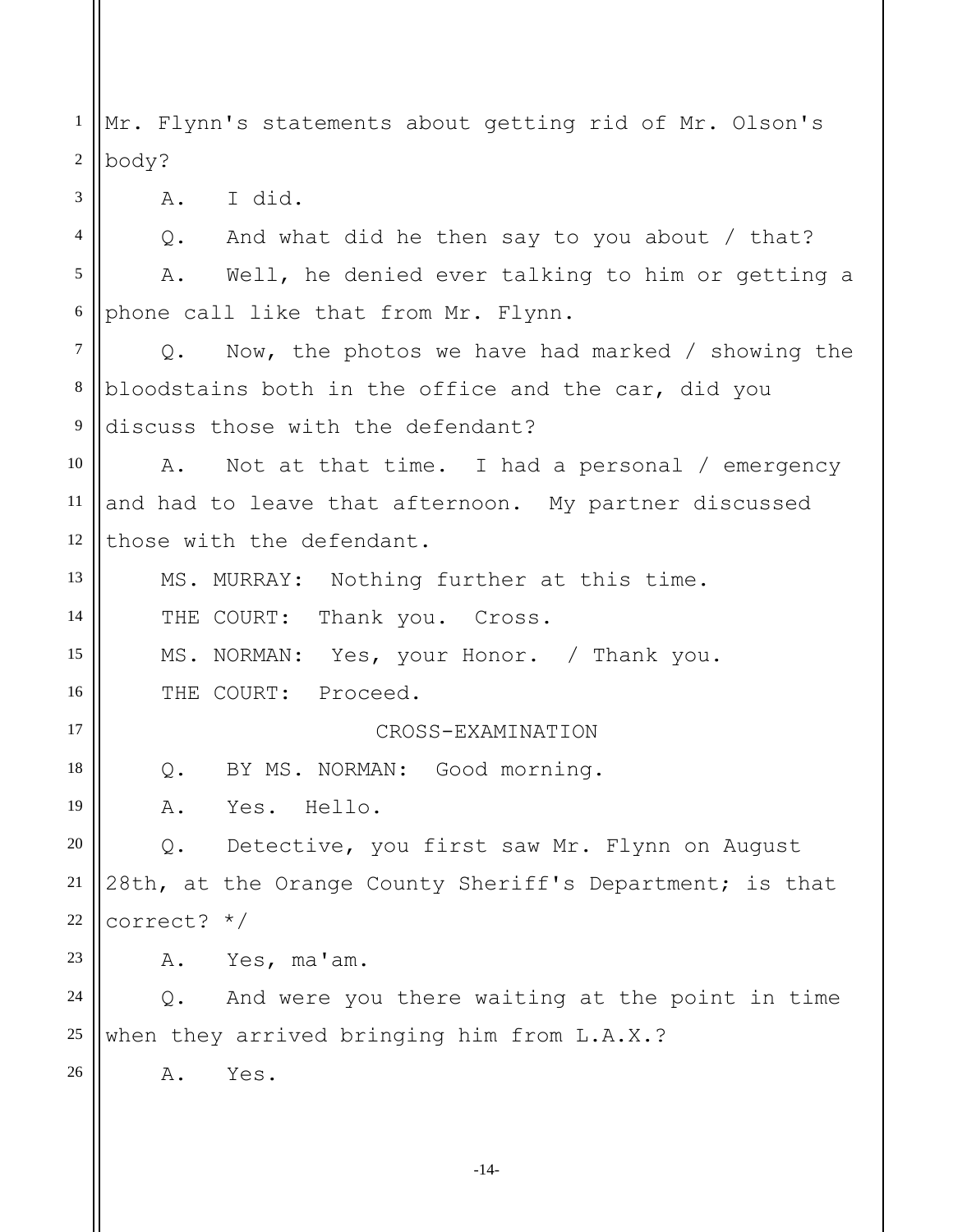1 2 3 4 5 6 7 8 9 10 11 12 13 14 15 16 17 18 19 20 21 22 23 24 25 26 Q. And so did / you first speak with him upon his entry into the sheriff's department? A. Soon thereafter, yes. Q. And you discussed his background with him and general information / about him, right? A. Yes. That's correct. Q. And over 150 pages later, we see you finally brought up information you had received from Laguna / Beach and about his partner; is that right? A. That sounds about right. It was very lengthy, yes. Q. Have you reviewed the transcript for accuracy? A. Yes. / Q. And does it accurately reflect your interrogation? A. I would say it does, yes. Q. Your phone call with the Laguna Beach police was something that had / just taken place within a few weeks before your arrest situation; is that correct? A. No. I think it was a few months prior to that / is my belief. Q. So Mr. Flynn didn't know why you were speaking with him that day, right? MS. MURRAY: Calls for speculation. THE COURT: Sustained. Q. BY MS. NORMAN: You spoke to him / about his

-15-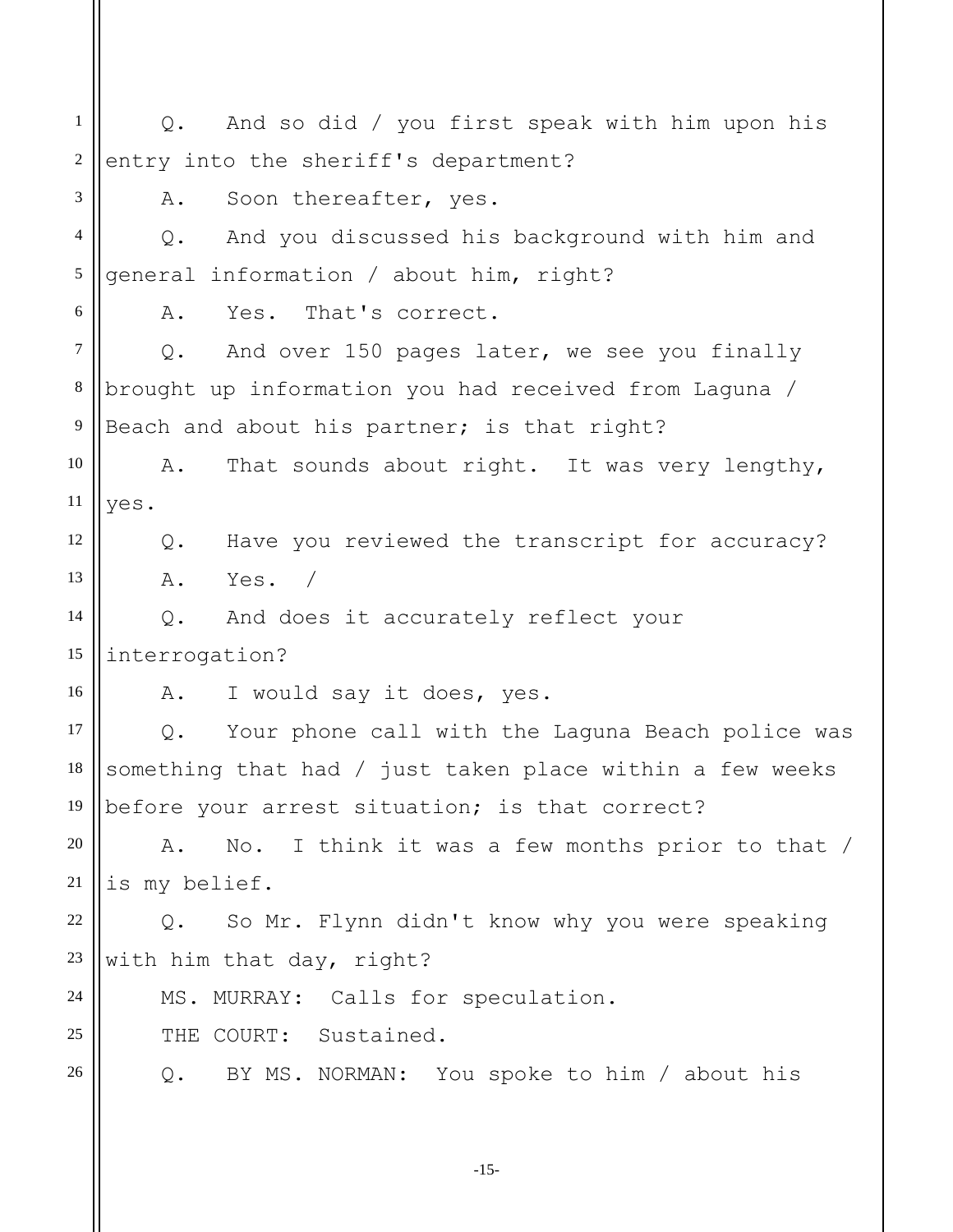1 being on probation, right?

A. Yes.

2

3 4 5 Q. And you next asked him about the disappearance of his business partner and more details about that, right?\*/ A. That's correct.

6 7 Q. What did my client initially tell you about his relationship with David Olson?

8 9 10 A. He confessed they had a difference of opinion in how / the business should operate and so he was going to purchase his interest.

11 12 Q. At one point in time did my client tell you David Olson / threw a wine bottle and broke it in the office?

13 14 A. He knew that had happened. He didn't witness it happening.

15 16 17 Q. Now, at that point in / time when you are asking him these questions, had any testing been conducted with regard to the blood found in the office?

A. There was testing / done, yes.

19 20 Q. Did you accuse my client of lying to you shortly before he said that he wanted an attorney?

21

18

24

A. I am sure I probably / did, yes.

22 23 Q. You had accused him of being involved with the disappearance of Mr. Olson, correct?

A. I am sure I did. I knew he was / involved.

25 26 MS. NORMAN: I will object. Nonresponsive. Move to strike.

-16-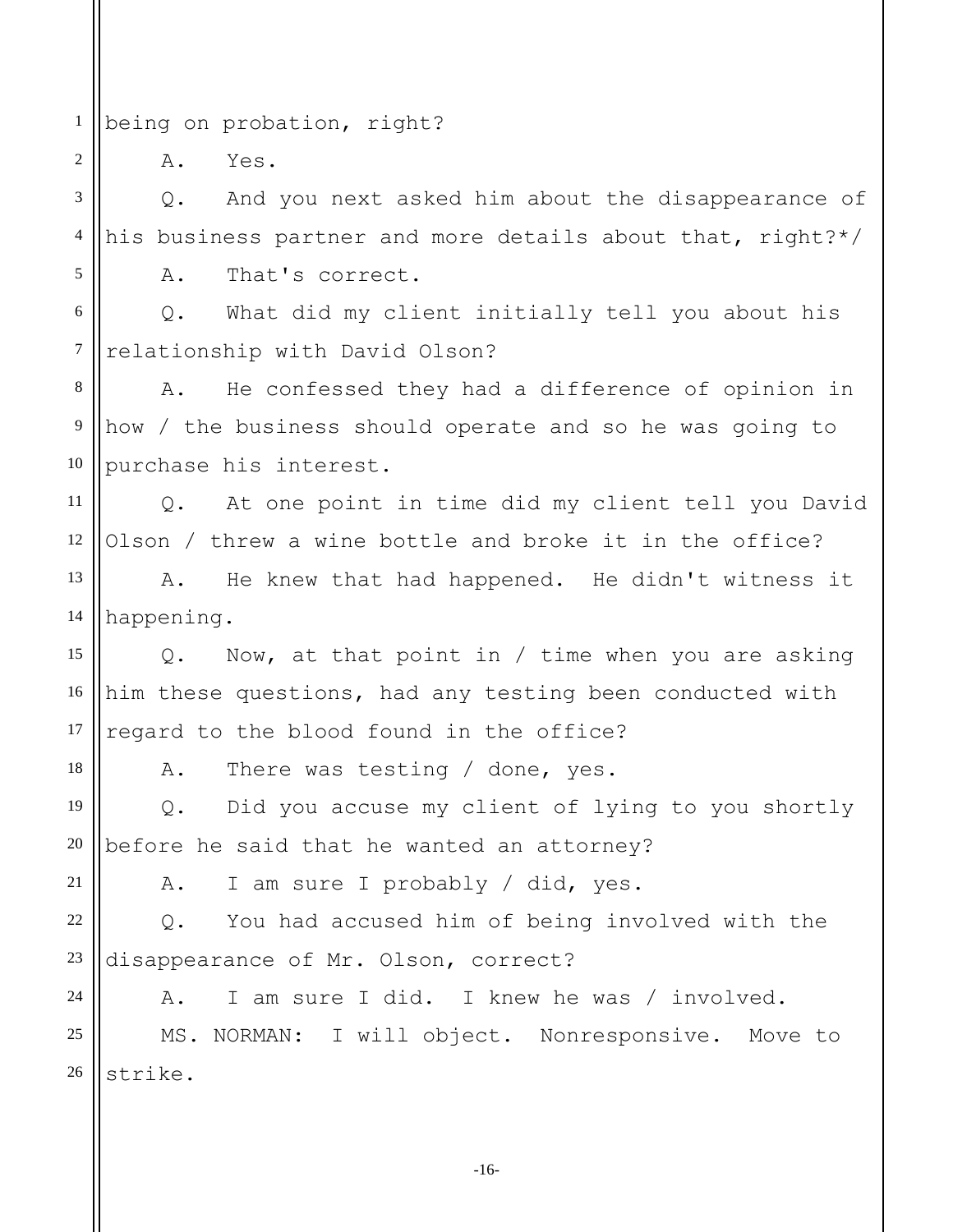1 2 3 4 5 6 7 8 9 10 11 12 13 14 15 16 17 18 19 20 21 22 23 24 25 26 THE COURT: Sustained. The second sentence is stricken. Q. BY MS. NORMAN: During the interview with my client, he described a fight, correct? / A. Yes. He said it got physical. Q. Did he describe some arguing that took place before the fight? A. Yes. Q. Did he describe that it became more \*/ heated? A. Correct. Q. Did he tell you that David had been drinking? A. I don't remember. He mentioned something about wine bottles in the office. Q. All right. / So his belief was that he had been drinking; is that correct? MS. MURRAY: Objection. Speculation. THE COURT: Sustained. Q. BY MS. NORMAN: Did he indicate to you David began the altercation by / grabbing my client's body? A. I'm not sure what the first contact was. Q. Did Mr. Flynn describe to you that Mr. Olson hit his head on / a bulletin board? A. Correct. Q. Did you find that broken board at the scene? A. Yes. Q. Did he tell you he was thrown across the desk?

-17-